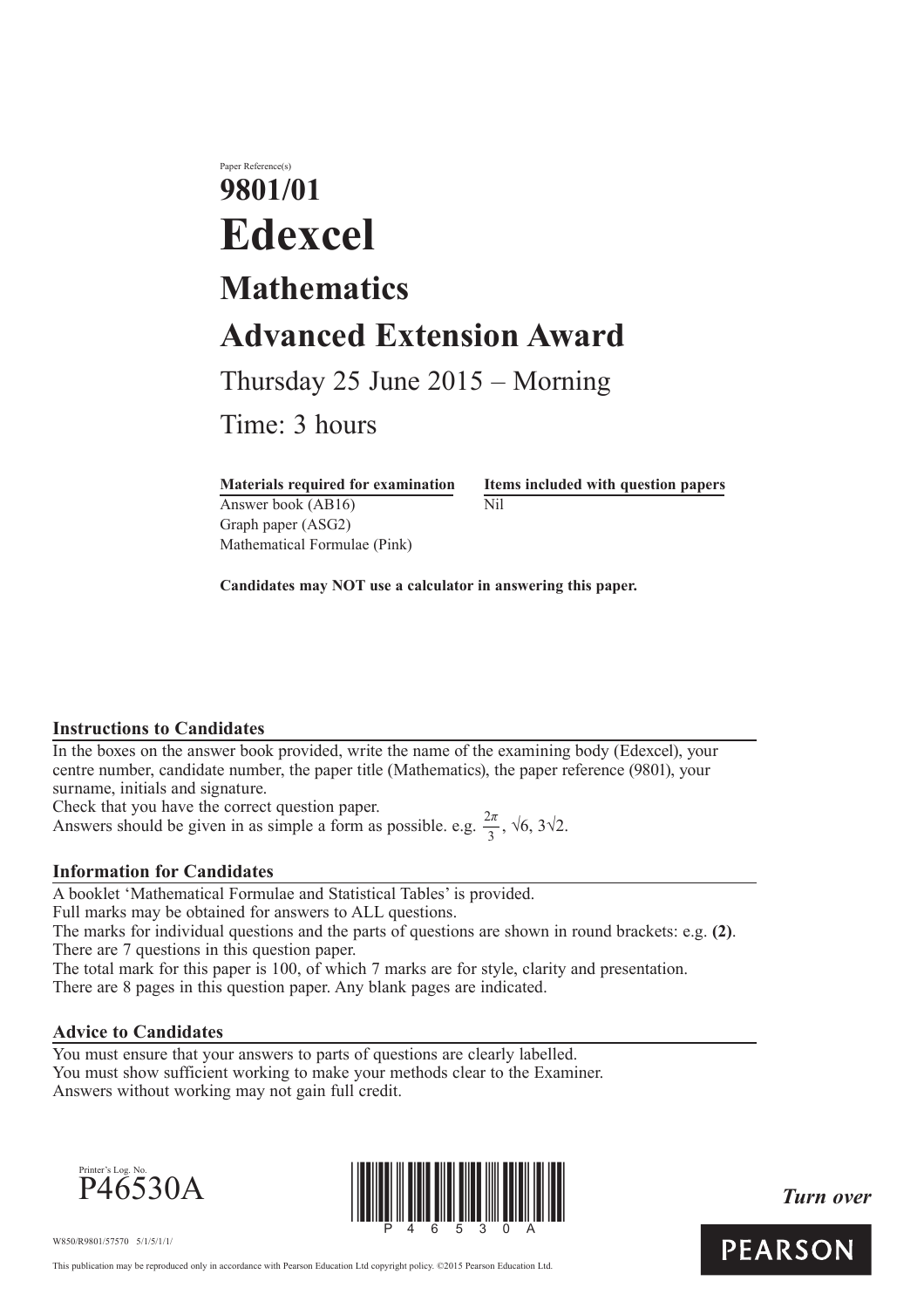**1.** (a) Sketch the graph of the curve with equation

$$
y = \left| \ln(2x + 5) \right| \quad x > -\frac{5}{2}
$$

On your sketch you should clearly state the equations of any asymptotes and mark the coordinates of points where the curve meets the coordinate axes. **(3)**

$$
(\mathfrak{I})
$$

**(3)**

**(1)** 

(b) Solve the equation  $\left| \ln (2x + 5) \right| = \ln 9$ 

#### **(Total 6 marks)**

**2.** (a) Show that  $(x + 1)$  is a factor of  $2x^3 + 3x^2 - 1$ 

(b) Solve the equation

$$
\sqrt{x^2 + 2x + 5} = x + \sqrt{2x + 3}
$$

**(8)**

**(Total 9 marks)**

**3.** Solve for  $0 < x < 360^{\circ}$ 

$$
\cot 2x - \tan 78^\circ = \frac{(\sec x)(\sec 78^\circ)}{2}
$$

where  $x$  is not an integer multiple of  $90^\circ$ 

**(Total 9 marks)**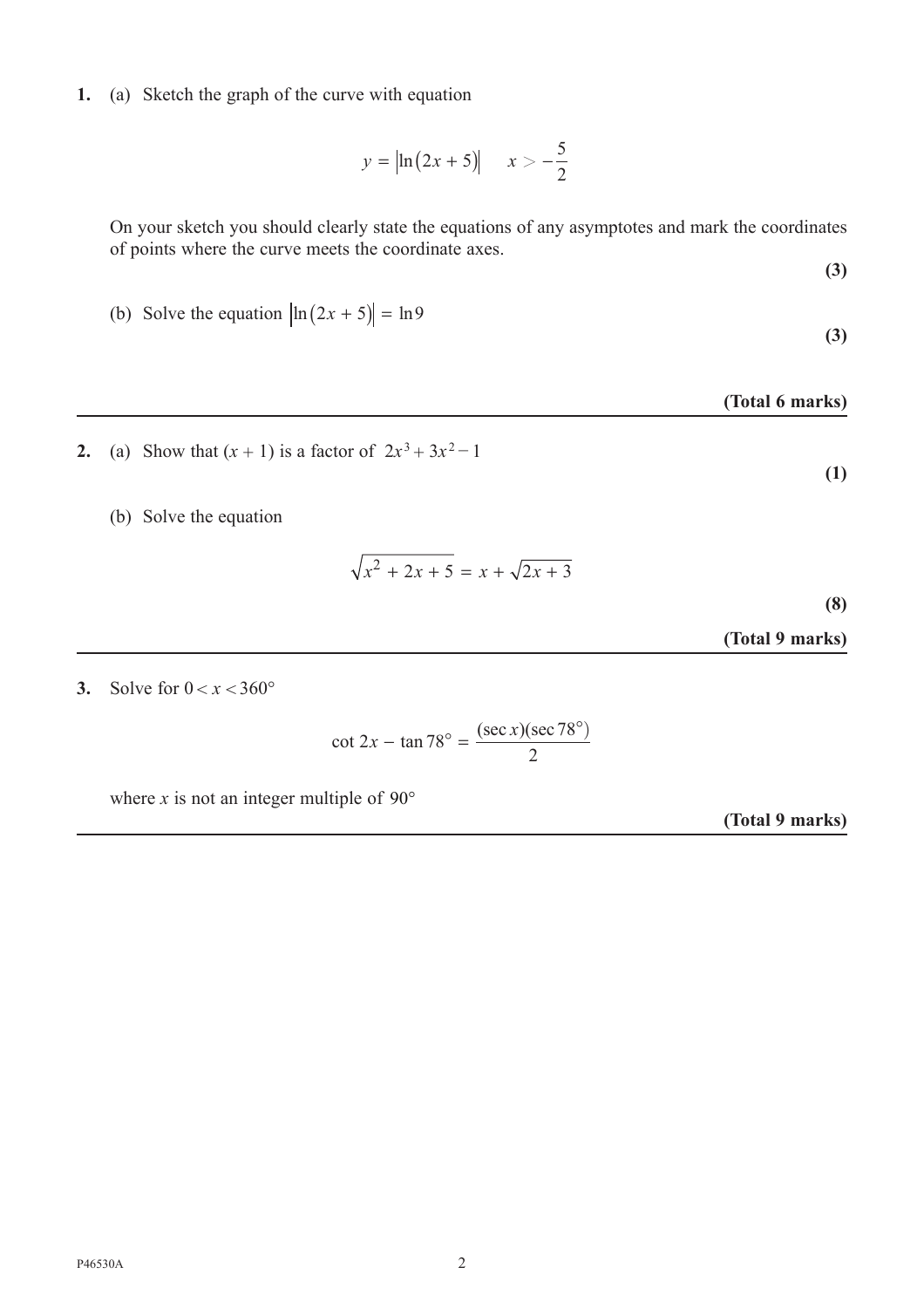**4.** (a) Find the binomial series expansion for  $(4 + y)^{\frac{1}{2}}$  in ascending powers of *y* up to and including the term in  $y^3$ . Simplify the coefficient of each term.

$$
(\mathbf{3})
$$

(b) Hence show that the binomial series expansion for  $(4+5x+x^2)^{\frac{1}{2}}$  in ascending powers of *x* up to and including the term in  $x^3$  is

$$
2 + \frac{5x}{4} - \frac{9x^2}{64} + \frac{45x^3}{512}
$$
 (3)

- (c) Show that the binomial series expansion of  $(4+5x+x^2)^{\frac{1}{2}}$  will converge for  $-\frac{1}{2} \le x \le \frac{1}{2}$  $2(6)$ 
	- (d) Use the result in part (b) to estimate

$$
\int_{-\frac{1}{2}}^{\frac{1}{2}} \sqrt{4 + 5x + x^2} \, dx
$$

Give your answer as a single fraction.

**(3)**

**(Total 15 marks)**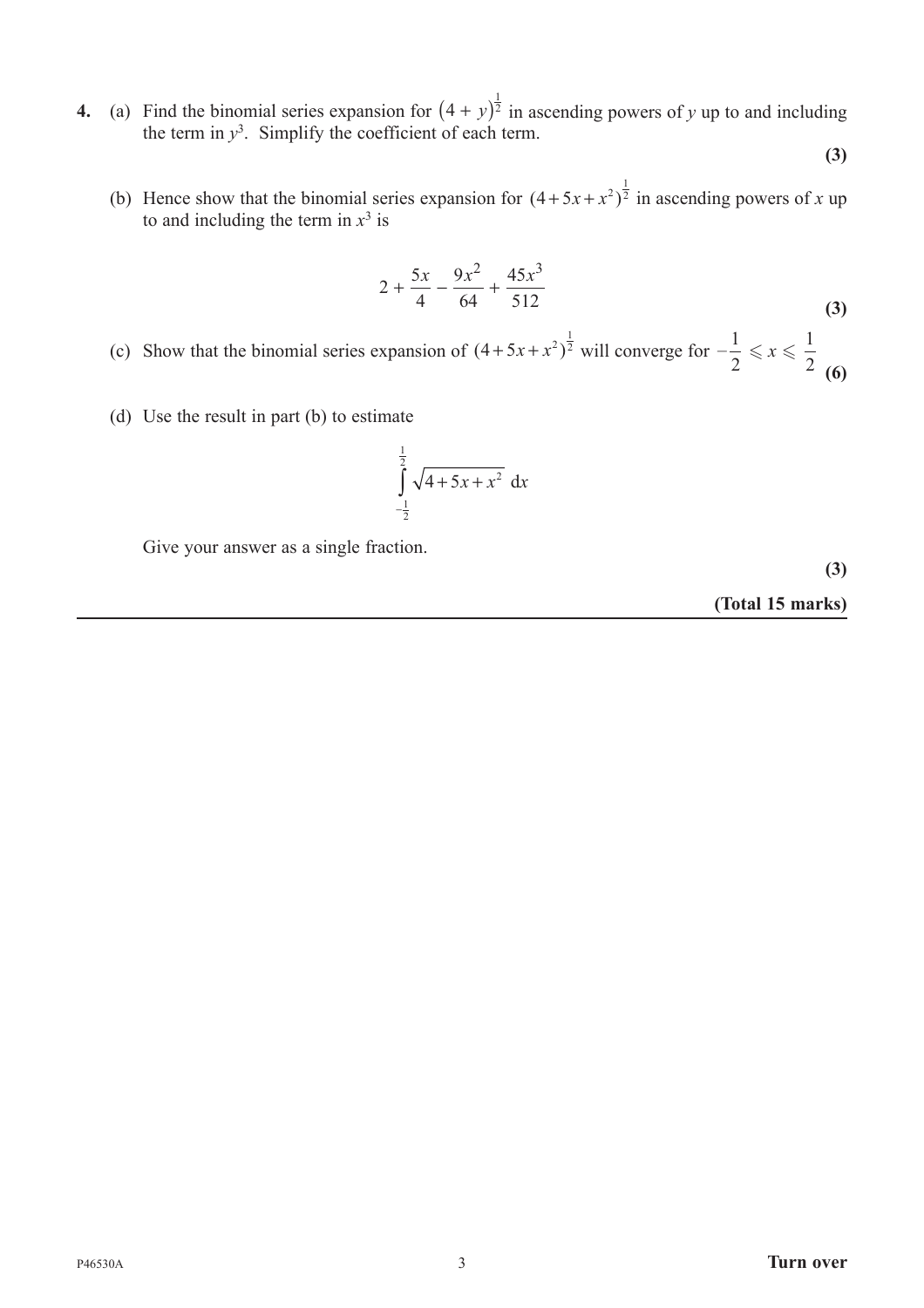

**Figure 1**

Figure 1 shows a sketch of the curve with equation  $y = f(x)$  where

$$
f(x) = \frac{x^2 + 16}{3x} \qquad x \neq 0
$$

The curve has a maximum at the point *A* with coordinates (*a*, *b*).

(a) Find the value of *a* and the value of *b*.

The function g is defined as

$$
g: x \mapsto \frac{x^2 + 16}{3x} \qquad a \leq x < 0
$$

where *a* is the value found in part (a).

- (b) Write down the range of g.
- (c) On the same axes sketch  $y = g(x)$  and  $y = g^{-1}(x)$ .
- (d) Find an expression for  $g^{-1}(x)$  and state the domain of  $g^{-1}$
- (e) Solve the equation  $g(x) = g^{-1}(x)$ .

**(3)**

**(4)**

**(1)**

**(3)**

**(5)**

#### **(Total 16 marks)**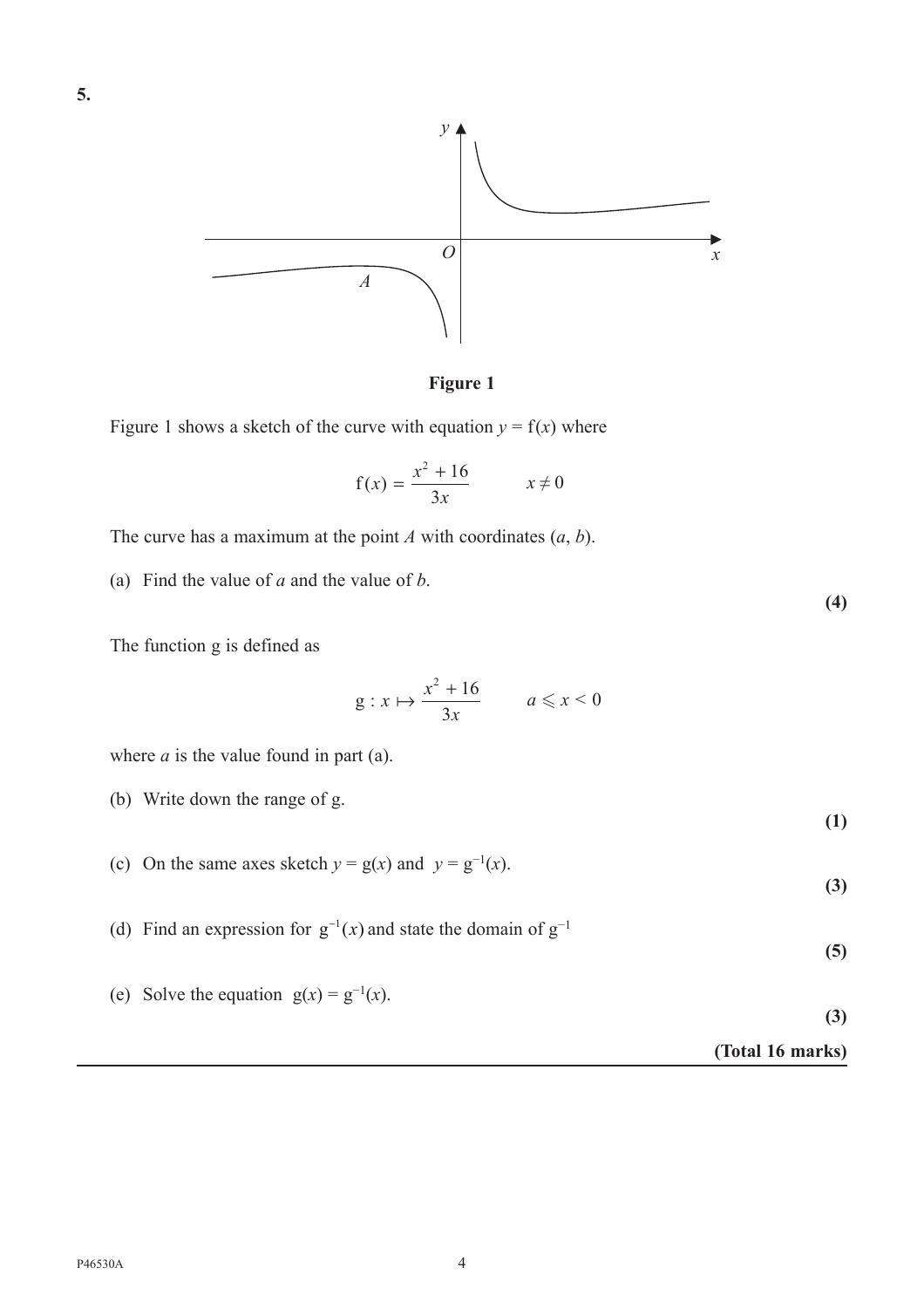**6.** The lines  $L_1$  and  $L_2$  have vector equations

$$
L_1: \mathbf{r} = \begin{pmatrix} 1 \\ 10 \\ -3 \end{pmatrix} + \lambda \begin{pmatrix} 2 \\ -5 \\ 4 \end{pmatrix}
$$

$$
L_2: \mathbf{r} = \begin{pmatrix} -1 \\ 2 \\ 3 \end{pmatrix} + \mu \begin{pmatrix} 1 \\ 2 \\ 2 \end{pmatrix}
$$

- (a) Show that  $L_1$  and  $L_2$  are perpendicular.
- (b) Show that  $L_1$  and  $L_2$  are skew lines.

The point *A* with position vector  $-i + 2j + 3k$  lies on  $L_2$  and the point *X* lies on  $L_1$  such that  $\overrightarrow{AX}$  is perpendicular to  $L_1$ 

- (c) Find the position vector of *X*.
- (d) Find  $|\vec{AX}|$ **(2)**

The point *B* (distinct from *A*) also lies on  $L_2$  and  $|\vec{BX}| = |\vec{AX}|$ 

 (e) Find the position vector of *B*. **(5)** (f) Find the cosine of angle *AXB.* **(2) (Total 19 marks)**

**(2)**

**(3)**

**(5)**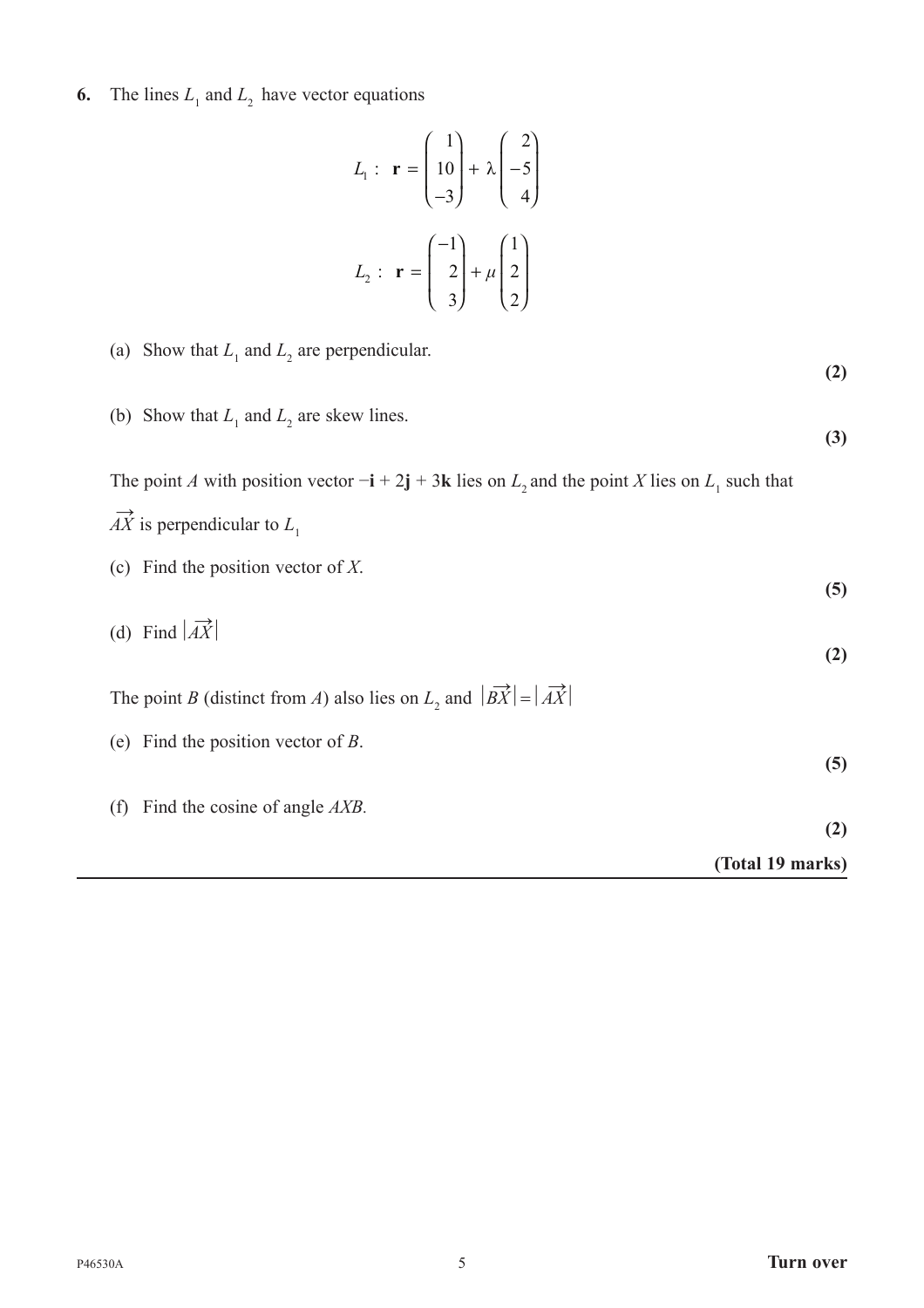**7.** (a) Use the substitution  $x = \sec \theta$  to show that

$$
\int_{\sqrt{2}}^{2} \frac{1}{\left(x^2 - 1\right)^{\frac{3}{2}}} \, \mathrm{d}x = \frac{\sqrt{6} - 2}{\sqrt{3}} \tag{5}
$$

(b) Use integration by parts to show that

$$
\int \csc \theta \cot^2 \theta \, d\theta = \frac{1}{2} [\ln |\csc \theta + \cot \theta| - \csc \theta \cot \theta] + c
$$
\n(6)

**Figure 2**

Figure 2 shows a sketch of part of the curve with equation *y x*  $=\frac{1}{2}$  for x − 1 1  $\frac{1}{(x^2-1)^{\frac{3}{2}}}$  for  $x > 1$ for  $x >$ 

The region *R*, shown shaded in Figure 2, is bounded by the curve, the *x*-axis and the lines  $x = \sqrt{2}$ and  $x = 2$ 

The region *R* is rotated through  $2\pi$  radians about the *x*-axis.

(c) Show that the volume of the solid formed is

$$
\pi \left[ \frac{3}{8} \ln \left( \frac{1+\sqrt{2}}{\sqrt{3}} \right) + \frac{7}{36} - \frac{\sqrt{2}}{8} \right]
$$

**(8)**

**(Total 19 marks)**

# **FOR STYLE, CLARITY AND PRESENTATION: 7 MARKS TOTAL FOR PAPER: 100 MARKS**

**END**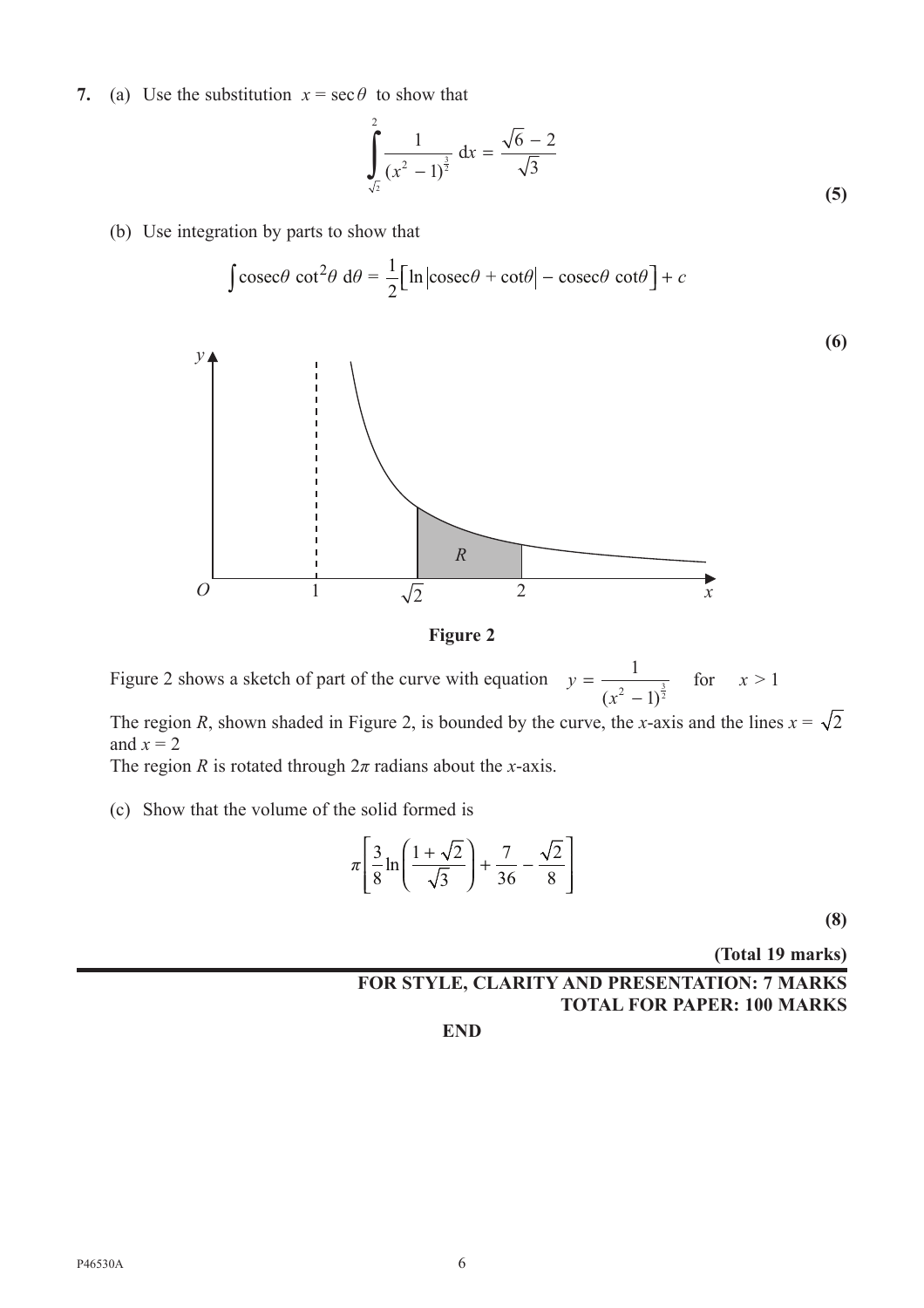**BLANK PAGE**